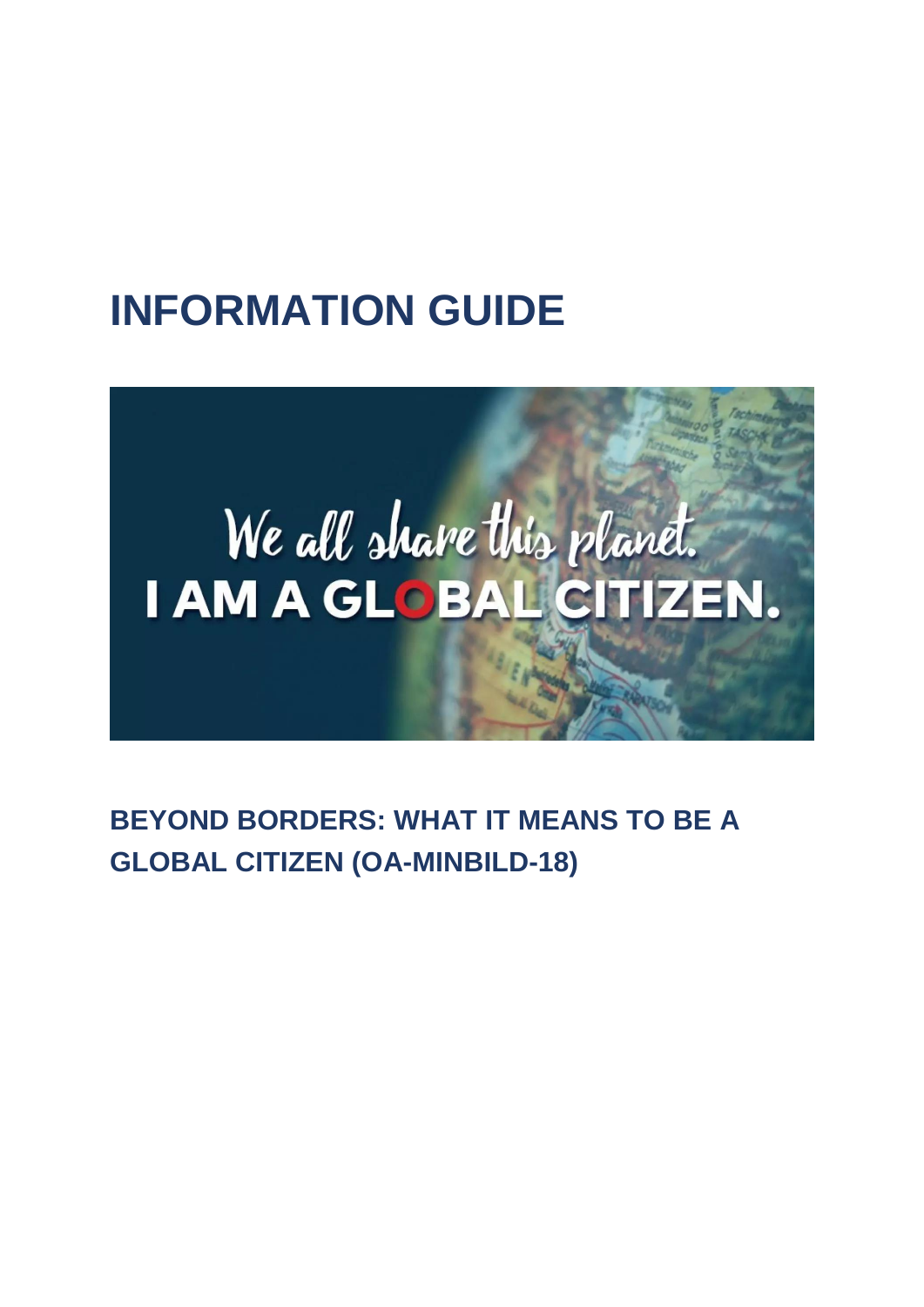### **Content**

|                     | 2. Professional Context (and according to the context of the context of the context of the context of the context of the context of the context of the context of the context of the context of the context of the context of |  |
|---------------------|-------------------------------------------------------------------------------------------------------------------------------------------------------------------------------------------------------------------------------|--|
|                     |                                                                                                                                                                                                                               |  |
|                     | 4. Course Examination <i>manufacture course in the course of a course fixed in the course of a course of a course of</i>                                                                                                      |  |
|                     |                                                                                                                                                                                                                               |  |
|                     |                                                                                                                                                                                                                               |  |
| 7. Required Reading |                                                                                                                                                                                                                               |  |
| 8. Costs            |                                                                                                                                                                                                                               |  |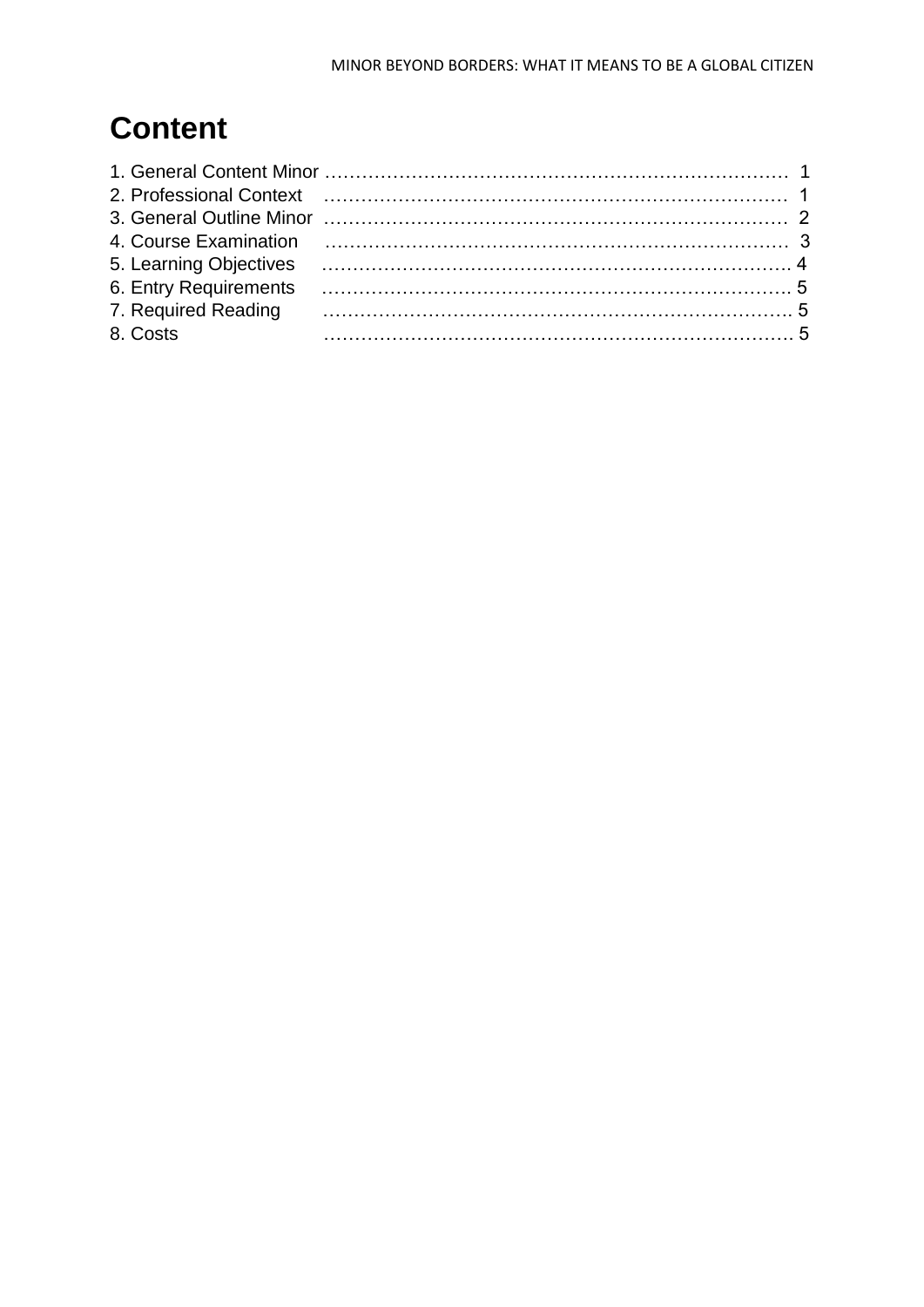#### **General Content Minor**

The growing interconnectedness among people, countries, and economies means that there is a global dimension to who we are. Although our world is now more connected than ever before, it also faces major challenges. Big ones. Like refugee problems, sustainability and technical (moral) dilemmas. It means that our world needs a different type of professional: people who understand the complexity of our interconnected world, who know their social, ethical and political responsibilities and who want to get involved in their local, national and global communities. Do you recognize these issues and are you interested in a minor, where you learn from other disciplines, cultures and practices in order to understand who you are or want to become in your personal and future professional life? Are you a student who values skills such as critical thinking, creativity, multiperspectivity and social engagement? Then join the minor *Beyond Borders: What It Means to Be a Global Citizen*!

#### **Professional Context**

Teachers, journalists, ICT-professionals, healthcare personnel, all of them have to adapt to the current global challenges. For example, teachers have to educate their pupils to be critical and responsive to the challenges of this changing society and economy. ICTprofessionals and healthcare personnel have to take a position about the (ethical) consequences of technological developments in science and health care. The key concept in this minor where you learn how to cope with these questions is 'world citizenship'. World citizenship is about important, though not always easy things: an awareness that extends beyond the borders of your local or national community, insight in (inter)national developments, empathy with and respect for people from other parts of the world, reflection on the many connections between one's personal situation and conditions elsewhere, plus the readiness to draw personal conclusions from them.

The minor has two important streams: *World citizenship* and *Bildung.* This minor is all about your personal as well as your professional position in society. Which attitude and choices do you take as a world citizen to global developments such as blurring boundaries, mounting inequality, human rights, technological and ecological change? Bildung in this minor is meant as personal development. For example: self-knowledge, learning from the perspective of the other and understanding your personal responsibilities in this world.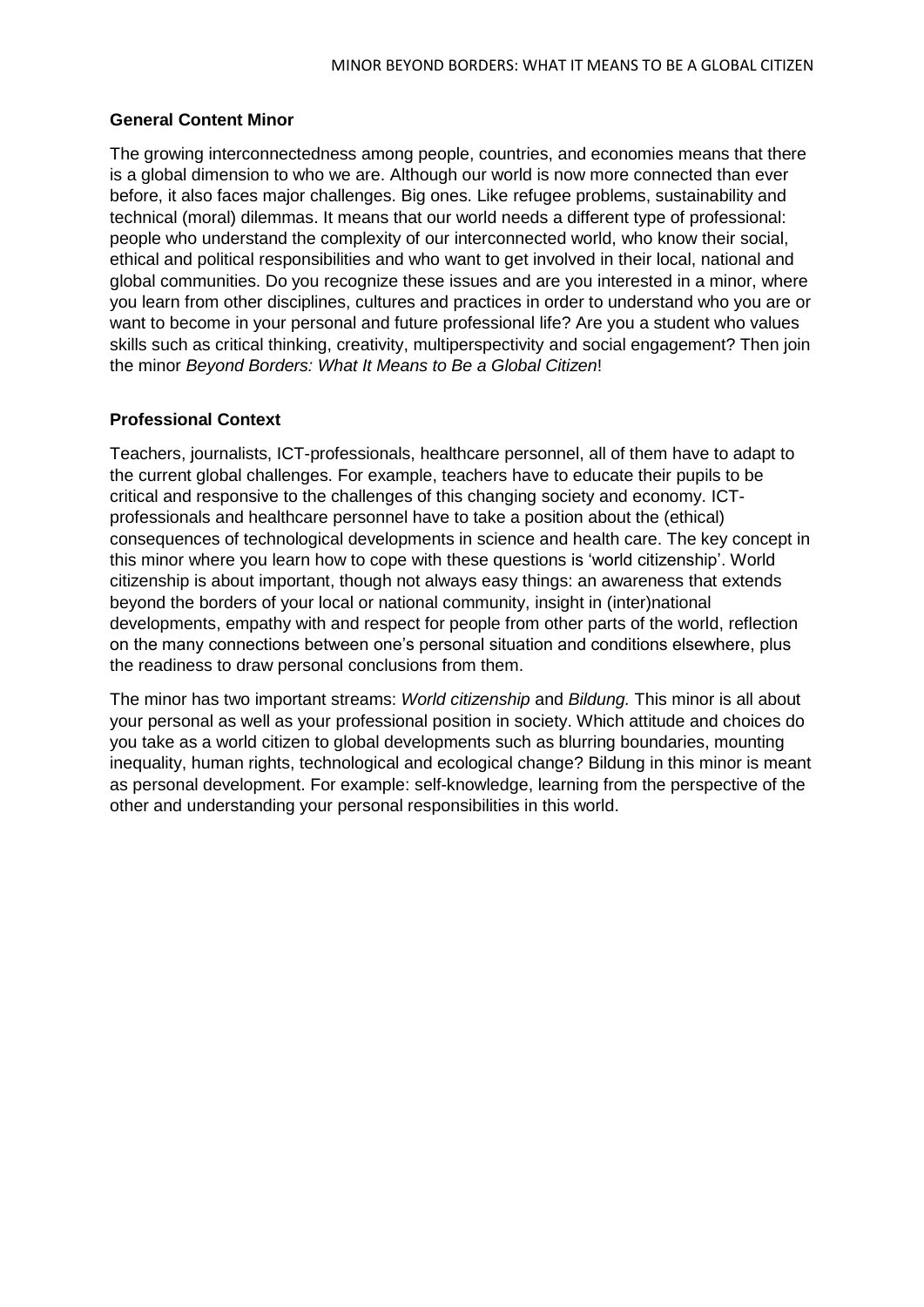#### **General Outline Minor**

In this minor you work on an individual basis and in subgroups on practice related study assignments. In block A you will be introduced to various global issues, from a cross-cultural and interdisciplinary approach, and we connect those global issues to your professional practice through field trips, excursions and other practice-oriented events. For example field trips to an asylum seekers center or Fort de Bilt and an international study trip to Berlin.

#### **Block A**

#### **Module A: The world around you. About world citizenship (5EC)**



#### **Topics**

- General introduction (for modules A, B and C, combined)
- World citizenship: what is citizenship and can it be global?
- Peace, conflict and world citizenship: the challenges of growing radicalism
- and views on global responses and responsibilities.
- Democracy and world citizenship: the issues and challenges of our global age.
- Critical Thinking, fake news.
- Technology and health care.

#### **Module B: Learning to live together. Nations, nationalism and religion in a globalized era (5EC)**



#### **Topics**

- General introduction (for modules A, B and C combined)
- Historical background of the development of nations and nationalism in order to understand
	- the current challenges in our society.
- Connected World: relationships and tensions between local, national and global interests. What does national identity mean in a world that is characterized by growing interconnectedness?
- The religious and the secular: past, present and future.

#### **Module C: Global inequality: The main challenges of our time – a human rights perspective (5EC)**



#### **Topics:**

- General introduction (for modules A, B and C combined)
- The sustainable development goals: a blueprint for peace and prosperity for people and the

planet, now and into the future.

- NGO's: Who is doing what?
- Human rights: Challenges and limitations of human rights
- Migration: Refugees in the 21th century
- Polarization: The impact of stereotypes on intercultural communication
- Sustainable cities: Cities designed with consideration of the social, economic, environmental impact
- SDG's and your professional future

At the end of modules A, B and C, a joint international study trip to Berlin is organized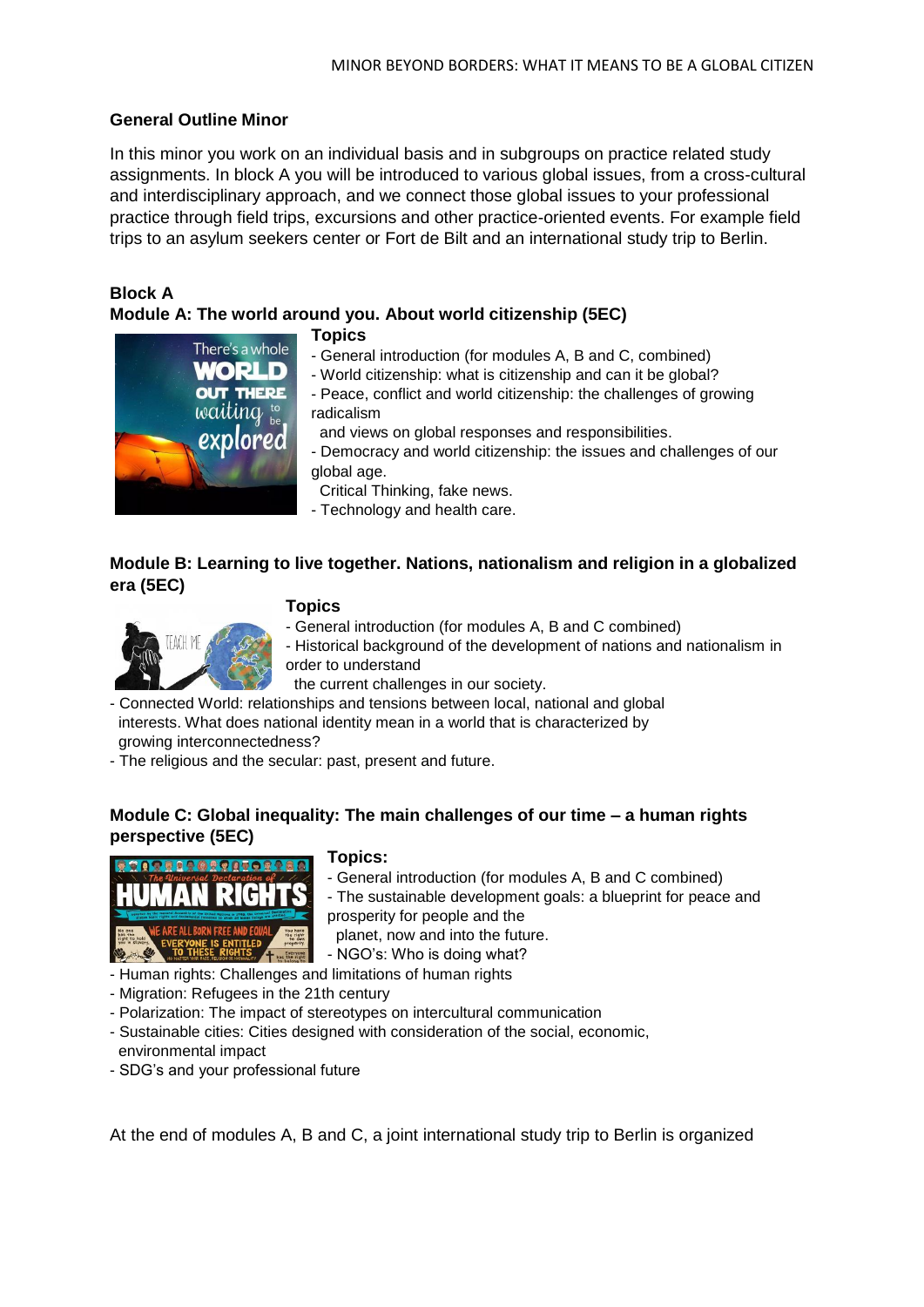#### **Block B Module D: Exploring the world around you. A practice-orientated study (10 EC)**



Objective: making a connection with a specific professional community or practice of the students' choice. In block B you will be given the opportunity to apply your knowledge and skills regarding world citizenship in your professional/personal live by conducting a practice-oriented

research project. This project is an internship/traineeship for 7 weeks, approx. two days a week, in an organization of your own choice (f.e. schools, press, companies). You explore how the organization and its professionals work with one of the themes of world citizenship and especially the UN sustainable development goals. Finally, students describe the results, including their recommendations in a portfolio. This minor also gives you the opportunity to explore your learning questions in a professional practice abroad.

#### **Module E: Personal-professional development: new perspectives for changing times (5 EC)**



Students reflect on the personal significance of this minor, by comparing it with their

expectations before the start of the minor (past) and how the minor has influenced their personal and/or professional development (present). They also describe the significance of this minor for their future ambitions, plans, dreams (future). This reflection will be presented in the form of a written biography.

#### **Assessment/course examination**

- Module A: Presentation (citizenship concerning specific products or themes)
- Module B: Essay Assignment Trip Berlin
- Module C: Biographical article based on an interview with an asylum seeker Background video showing the (in)equality of the country of origin of the asylum seeker
- Module D: Portfolio of the internship
- Module E: Reflection in the form of a written biography and an interview with your mentor